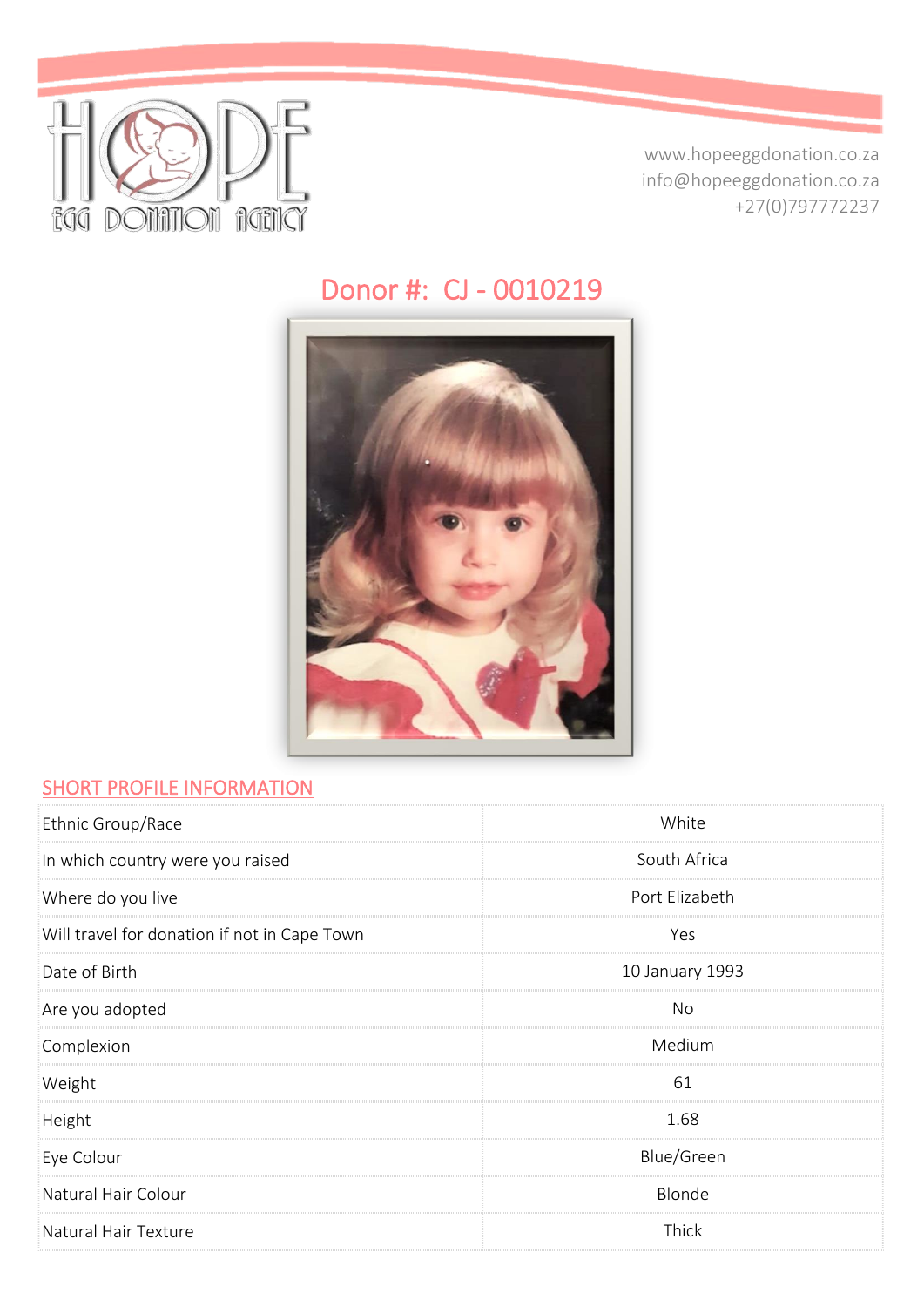#### FURTHER DETAILS ON PHYSICAL CHARACTERISTICS & FEATURES

| Prominent Hand                                                       | Right Handed |  |
|----------------------------------------------------------------------|--------------|--|
| Blood Group if known                                                 | Unsure       |  |
| BMI                                                                  | 21.61        |  |
| What is your most attractive feature?                                | Eyes         |  |
| Do you have any dominant features?<br><b>Sharp Features</b>          |              |  |
| Please choose the option below which best resembles your shape face? | Oval         |  |



Please choose the option below which best resembles your natural body type? Athletic



This donor best resembles this celebrity:

AnnaLynne McCord

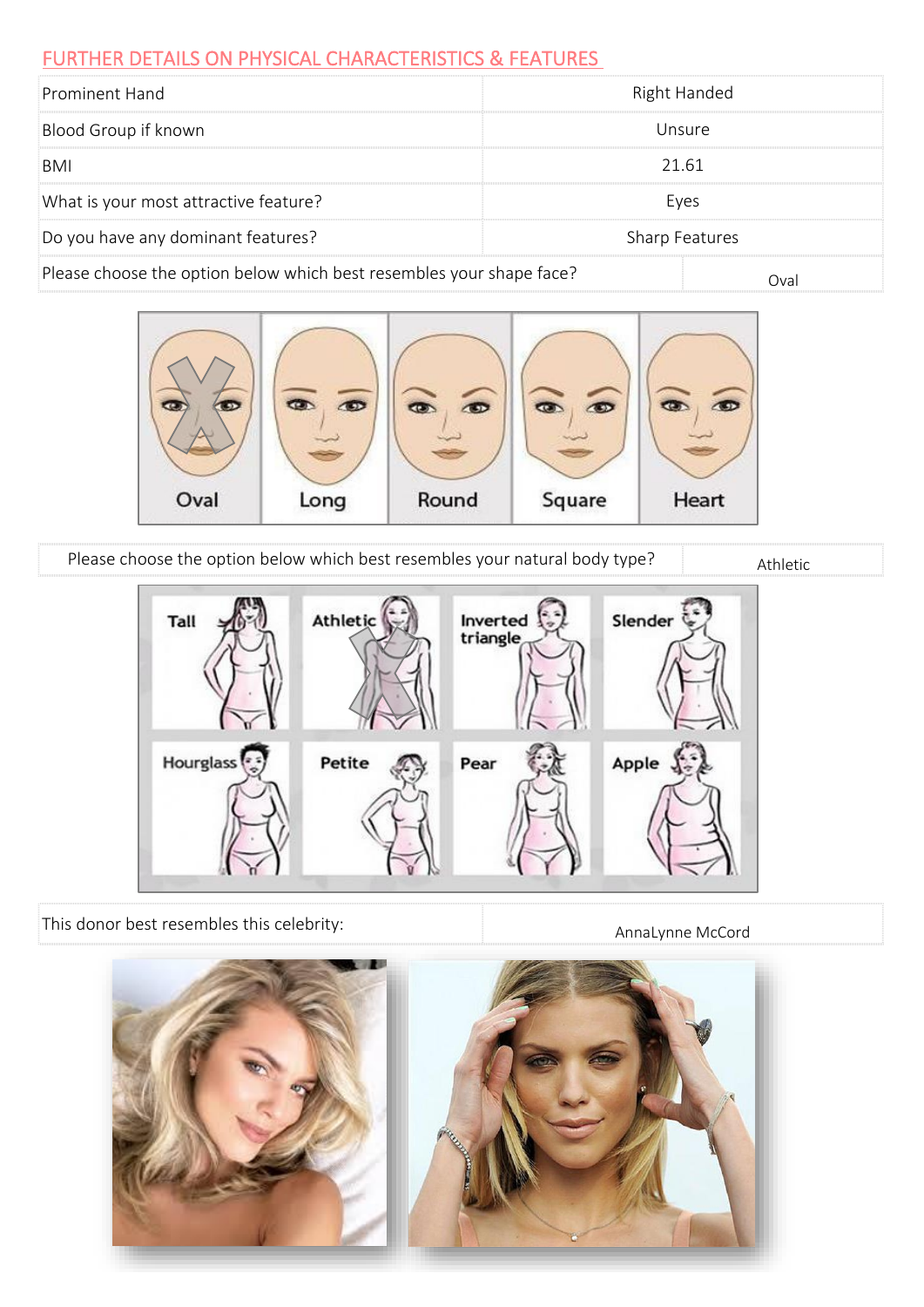## **FAMILY CHARACTERISTICS**

Please complete the table below: *Only include blood relatives and not step/half relatives.*

| <b>Family Member</b>                                                                               | Age                                                                                                                                     | Eye Colour   | <b>Hair Colour</b>                          | Height |
|----------------------------------------------------------------------------------------------------|-----------------------------------------------------------------------------------------------------------------------------------------|--------------|---------------------------------------------|--------|
| Mother                                                                                             | 49                                                                                                                                      | <b>Brown</b> | Dark Brown                                  | 166    |
| Father                                                                                             | 35                                                                                                                                      | Blue/green   | Light Brown                                 | 171    |
| Sibling 1                                                                                          | 28                                                                                                                                      | Brown        | Dark Brown                                  | 167    |
| Sibling 2                                                                                          |                                                                                                                                         |              |                                             |        |
| Maternal Grandmother                                                                               | 69                                                                                                                                      | Blue/green   | Blonde                                      | 168    |
| Maternal Grandfather                                                                               | 75                                                                                                                                      | Blue/green   | Dark Brown                                  | 169    |
| Paternal Grandmother                                                                               | 75                                                                                                                                      | Blue/green   | Blonde                                      | 166    |
| Paternal Grandfather                                                                               | 69                                                                                                                                      | Blue/green   | Light Brown                                 | 172    |
| <b>PERSONALITY &amp; CHARACTER</b>                                                                 |                                                                                                                                         |              |                                             |        |
| Do you have any special interest in sports, hobbies or<br>organizations?                           |                                                                                                                                         |              | Netball, Gym, hiking, shopping, socailising |        |
| What excites and motivate you in life?                                                             | When I reach my goals                                                                                                                   |              |                                             |        |
| What saddens you in life?                                                                          | When someone pass away.                                                                                                                 |              |                                             |        |
| What character/personality do you have that you are<br>most proud of                               | Try to be honest as possible                                                                                                            |              |                                             |        |
| What dreams do you have for yourself?                                                              | To be a successful business woman                                                                                                       |              |                                             |        |
| How would your best friend describe you?                                                           | Honest, fun, energetic                                                                                                                  |              |                                             |        |
| Who do you look up to in life and why?                                                             | I don't look up to anyone, I believe that you should<br>be proud of yourself for who you are and achieve<br>your goals in your own way. |              |                                             |        |
| If you had more money than you needed, what would you<br>do with it?                               | Travel the world                                                                                                                        |              |                                             |        |
| If you could spend a day with anyone in the world (living<br>or deceased) who would it be and why? | My dad                                                                                                                                  |              |                                             |        |
| Why would you like to become an egg donor?                                                         | I want to share the gift of life. Everyone deserves to<br>have that.                                                                    |              |                                             |        |
| What message would you like to send the prospective<br>parents?                                    | Having a child is the most amazing gift of life.<br>Everyone deserves to have that gift.                                                |              |                                             |        |

Have you donated before?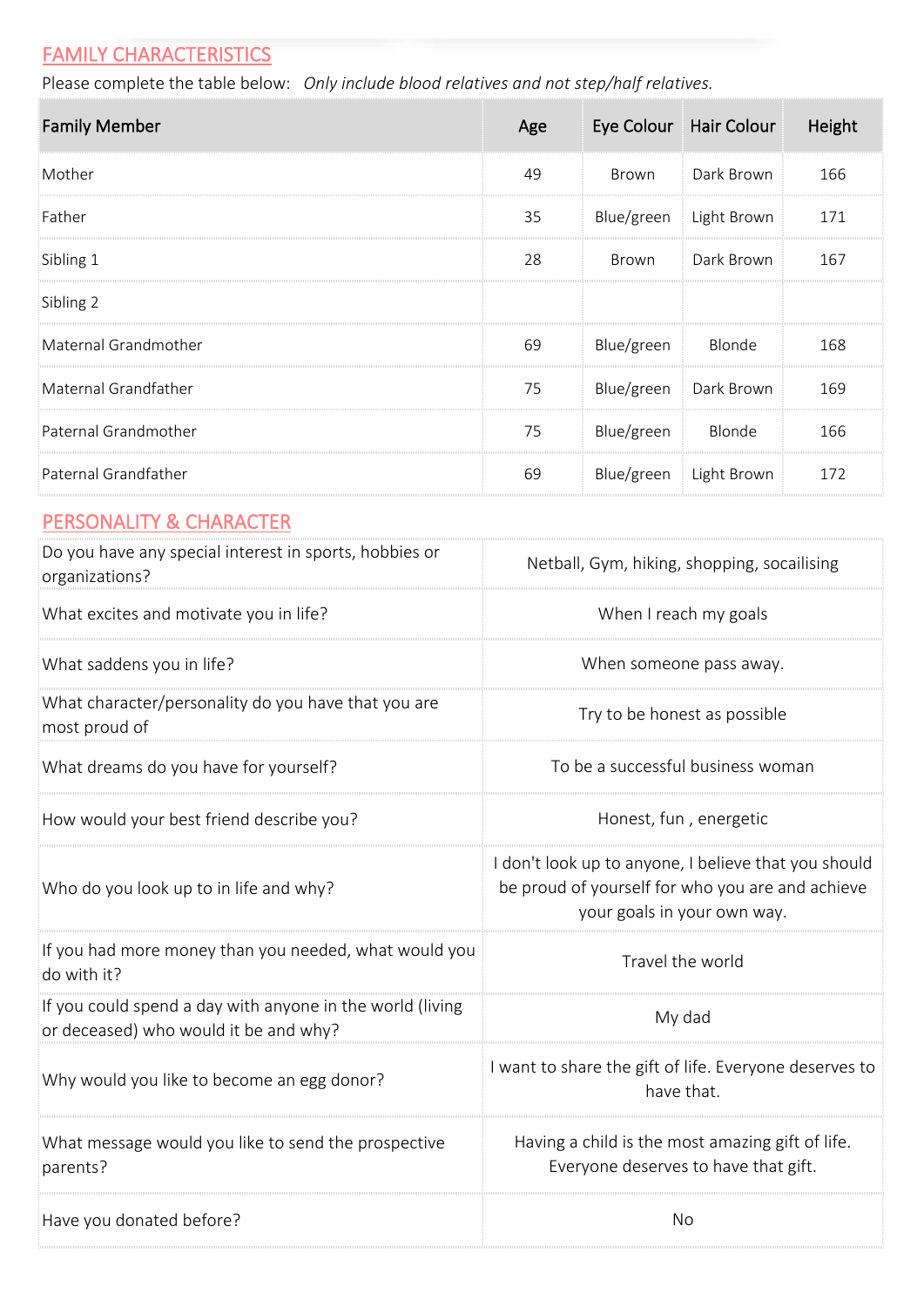# FAMILY HERITAGE

Detail your Heritage in the table below:

| <b>Family Member</b> | Country of Birth | Origin / Race |
|----------------------|------------------|---------------|
| Mother               | South Africa     | White         |
| Father               | South africa     | White         |
| Maternal Grandmother | South Africa     | White         |
| Maternal Grandfather | South Africa     | White         |
| Paternal Grandmother | South Africa     | White         |
| Paternal Grandfather | South Africa     | White         |

# EDUCATION & EMPLOYMENT

| Did you enjoy school and why?                                                                             | Being involved in projects, events. For example I was<br>involved in restaurant nights, matric farewell decor<br>ect. |
|-----------------------------------------------------------------------------------------------------------|-----------------------------------------------------------------------------------------------------------------------|
| How would you describe your performance at school?                                                        | I am a practical person. Had to study really hard.                                                                    |
| Did you receive a Grade 12/Matric pass If no state why?                                                   | Yes                                                                                                                   |
| Did you achieve any special awards or merits at school or<br>thereafter?                                  | Netball national team                                                                                                 |
| Which were your favourite subjects?                                                                       | Computer studies                                                                                                      |
| Do you have current or future education goals?                                                            | Yes, in the next 4 years I want my degree.                                                                            |
| Please detail any post school<br>diplomas/degrees/certificates that you embarked on or<br>graduated from? | Certificate in project management                                                                                     |
| What would be your ideal job/way in which to spend your<br>working days, if money was not an issue?       | Coordinating events for a fashion magazine                                                                            |
| Are you currently employed? Please provide details.                                                       | Yes, Executive personal assistant                                                                                     |
| Do you have any long term career/work orientated goals?<br>Please elaborate.                              | Want to finish my degree in public relations,<br>marketing                                                            |

## MEDICAL HISTORY

| Do you have any current or past medical problems? If so<br>please indicate whether current or past and provide<br>details                                          | No                                          |
|--------------------------------------------------------------------------------------------------------------------------------------------------------------------|---------------------------------------------|
| Are you currently taking any medication prescribes by a<br>Doctor? If so please detail for what condition and for how<br>long you have been taking the medication. | Purbac, hormonal pimples after having baby. |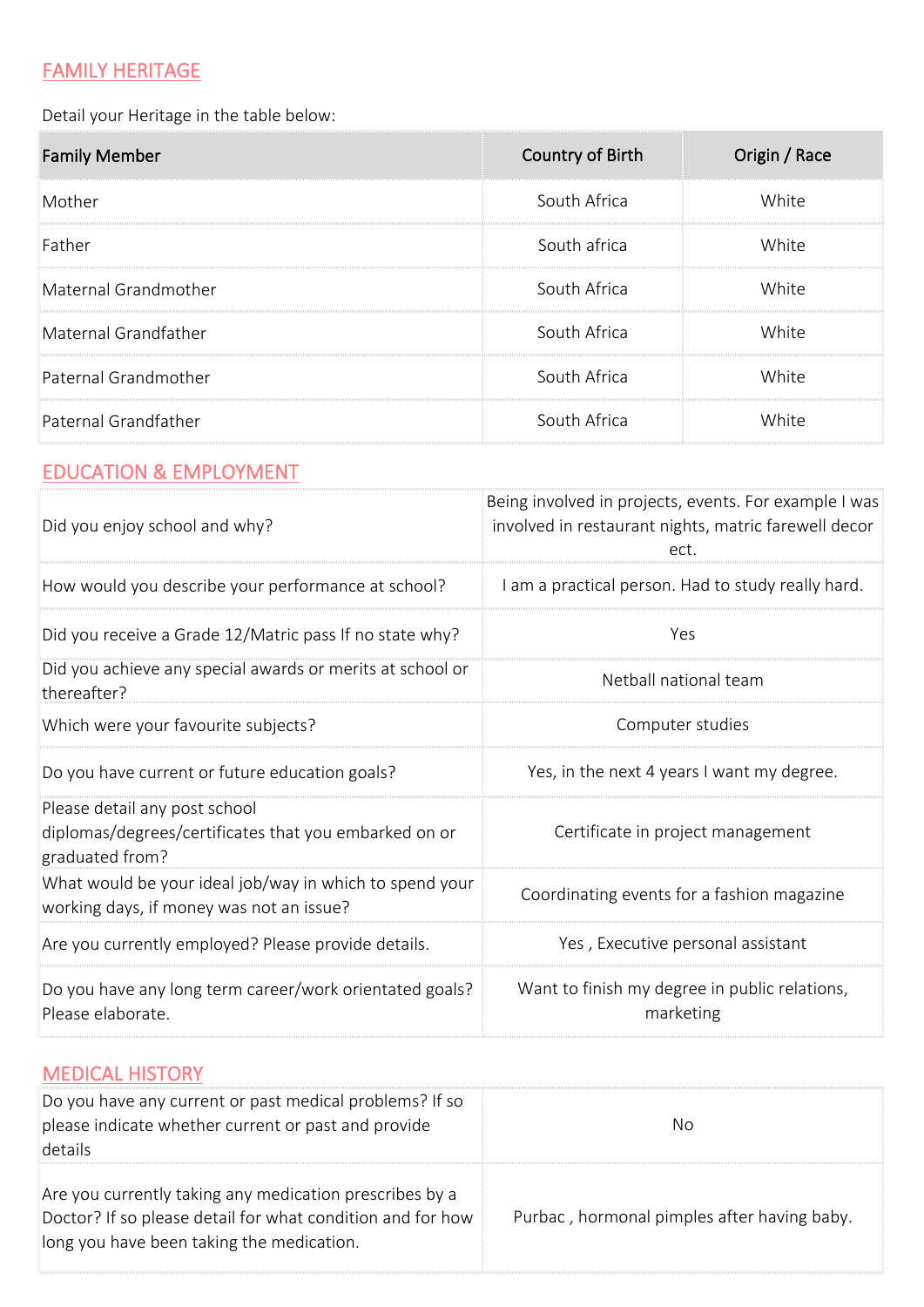## MEDICAL HISTORY (CONTINUED)

| Do you have any genetic or hereditary medical<br>conditions?                                                                                                                              | No            |
|-------------------------------------------------------------------------------------------------------------------------------------------------------------------------------------------|---------------|
| Have you ever taken, or are you currently taking, any<br>mood medication/s. E.g. Anti-depressants, anti-anxiety,<br>mood stabilising medications? If so please detail the<br>medications. | No            |
| Have you ever been under the care of a<br>psychologist/psychiatrist? If so please provide<br>details/reasons, indicating when you last saw the<br>professional                            | No            |
| Do you have any life threatening allergies? If so please<br>explain.                                                                                                                      | No            |
| Do You smoke cigarettes?                                                                                                                                                                  | No            |
| Do you consume alcohol and if so, how many drinks on<br>average per week?                                                                                                                 | $1/2$ a week  |
| Do you exercise and if so how many times per week?                                                                                                                                        | 6 days a week |

#### REPRODUCTIVE HISTORY

| Have you ever been pregnant?                                                        | Yes |
|-------------------------------------------------------------------------------------|-----|
| How many children (excluding any adopted children) have<br>you birthed?             |     |
| Have you had any miscarriages and if so, please provide<br>details or why and when. | Nο  |

## **FAMILY HEALTH HISTORY**

| <b>Family Member</b> | Age (or) | Age of death | Reason for death         |
|----------------------|----------|--------------|--------------------------|
| Mother               | 49       |              |                          |
| Father               |          | 35           | TB                       |
| Sibling 1            | 28       |              | $\overline{\phantom{a}}$ |
| Sibling 2            |          |              |                          |
| Maternal Grandmother |          | 69           | Lungs collapsed          |
| Maternal Grandfather |          | 75           | Not sure, but Deceased   |
| Paternal Grandmother | 75       |              |                          |
| Paternal Grandfather |          | 69           | Stroke                   |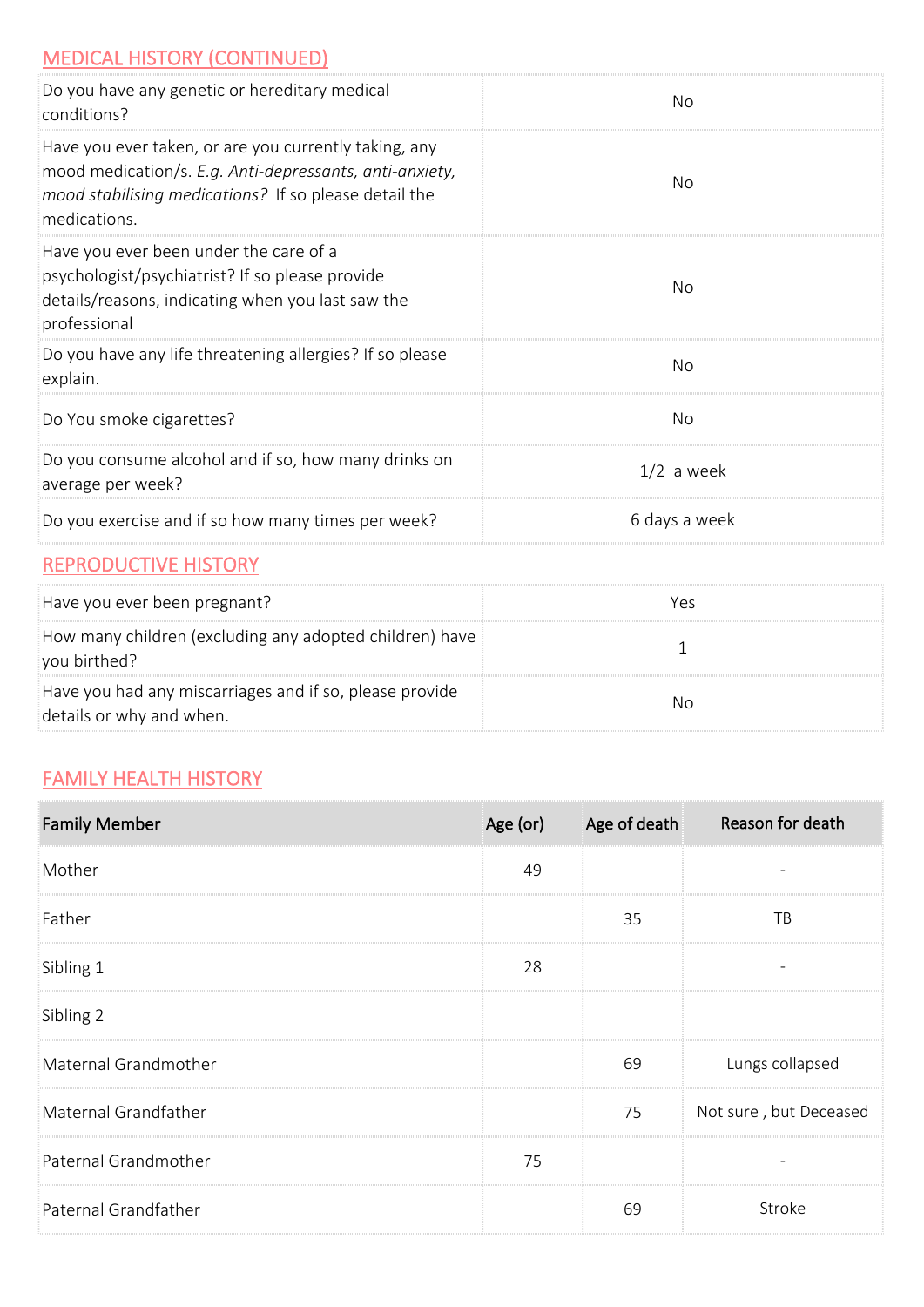#### FAMILY HEALTH HISTORY (CONTINUED)

If you know that you are a Carrier or Non-Carrier of the conditions below, please indicate below with the date that you were tested, if known.

| Condition           | Yes/No | <b>Date Tested</b> |
|---------------------|--------|--------------------|
| TaySachs disease    | N٥     |                    |
| Sickle Cell disease | N٥     |                    |
| Thalessemia         | N٥     |                    |
| Cystic Fibrosis     | Nο     |                    |

| Are there any known genetic or hereditary medical      |     |  |
|--------------------------------------------------------|-----|--|
| conditions which are present in yourself or any family |     |  |
| member, or conditions have been passed from one family | No. |  |
| member to another?                                     |     |  |

Please indicate whether you do or have/suffered from any of the following:

If one of your family members suffer from the condition, please indicate who suffers.

| Condition                | Yes / No  | Who? Details / Outcome          |
|--------------------------|-----------|---------------------------------|
| Acne                     | <b>No</b> |                                 |
| <b>ADHD</b>              | <b>No</b> |                                 |
| Alcoholism               | Yes       | My mother after dad passed away |
| Anaemia                  | <b>No</b> |                                 |
| Arthritis                | <b>No</b> |                                 |
| Asthma                   | <b>No</b> |                                 |
| <b>Blindness</b>         | <b>No</b> |                                 |
| <b>Blood Transfusion</b> | <b>No</b> |                                 |
| Cancer                   | <b>No</b> |                                 |
| Cataracts                | No        |                                 |
| Cerebral Palsy           | <b>No</b> |                                 |
| Cleft Palate             | <b>No</b> |                                 |
| Deafness                 | <b>No</b> |                                 |
| Depression               | <b>No</b> |                                 |
| <b>Diabetes</b>          | No        |                                 |
| Downs Syndrome           | <b>No</b> |                                 |
| Dwarfism                 | <b>No</b> |                                 |
| Eczema                   | <b>No</b> |                                 |
| Emphysema                | <b>No</b> |                                 |
| Endometriosis            | <b>No</b> |                                 |
| Epilepsy                 | <b>No</b> |                                 |